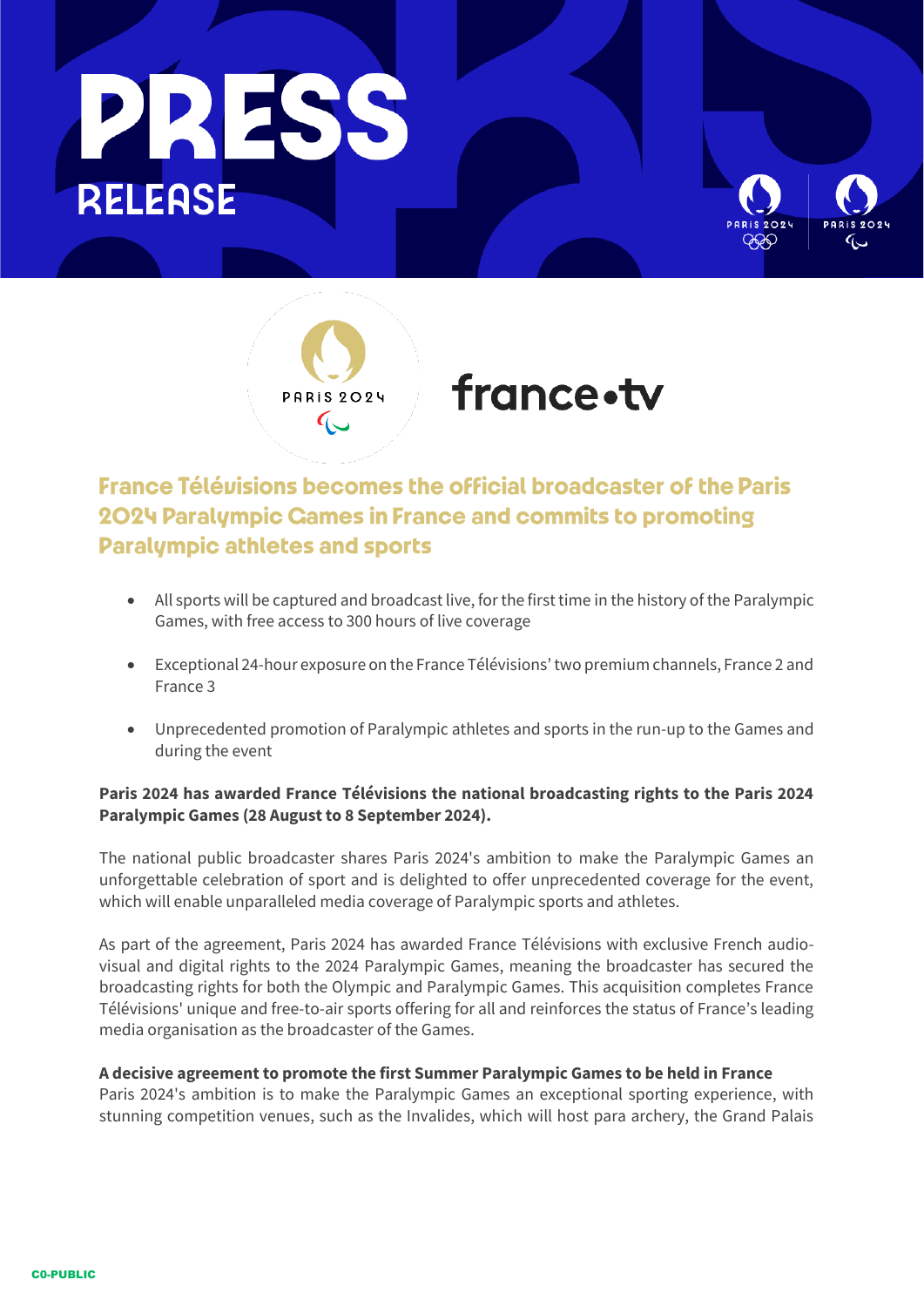which will host wheelchair fencing and para taekwondo, and the gardens of the Château de Versailles which will host para equestrian events.

To ensure maximum coverage of the event, Paris 2024 set ambitious criteria for selecting the national broadcaster for the Paralympic Games.

France Télévisions responded by agreeing to capture and broadcast all of the sports (a first in the history of the Paralympic Games), providing free access to 300 hours of live coverage and exceptional 24-hour exposure on broadcaster's two premium channels, France 2 and France 3.

Through this agreement, Paris 2024 and France Télévisions wish to highlight the performances and achievements of Paralympic athletes and contribute, through sport, to changing the way society looks at disability. France Télévisions will also bring Para sports to life over the next two and a half years by following and promoting the careers of French champion para athletes in two of their magazines Tout Le Sport and Stade 2, as well as on its digital platforms.

## **Delphine Ernotte Cunci, President of France Télévisions said:**

"*France Télévisions is extremely proud to have been awarded rights to the Paris 2024 Paralympic Games. With the Olympic and Paralympic Games, we will be making the entirety of the greatest sporting event of the next few years accessible to all French people. In 2024, both the Olympic and Paralympic Games will be accessible on public broadcast channels, with the same ambition of exposure. I hope that the Paralympic Games and the 30 months that separate us from the event will be an opportunity to promote para sports in France like never before*."

#### **Tony Estanguet, President of Paris 2024:**

"*In 2024, our country will host the Summer Paralympic Games for the first time in its history. Paris 2024's ambition is to make this event an unforgettable celebration of sport, worthy of the determination and achievements of Paralympic athletes. As the official broadcaster of the Paris 2024 Paralympic Games in France, France Télévisions will take the media coverage and popular excitement around the event to a new level. With France Télévisions, we share the same desire to showcase Paralympic athletes and in particular the young generation who will help France win in Paris 2024, to make the French public aware of their performances and their unique backgrounds, and to seize this historic opportunity to bring about a lasting change in the way society views disability*."

#### **Press Contact**

**Paris 2024** I [media@paris2024.org](mailto:media@paris2024.org)  **Media Plateform** I [Press.Paris2024.org](https://press.paris2024.org/)

#### **About Paris 2024**

The Organising Committee for the Olympic and Paralympic Games Paris 2024 (Paris 2024) has the task of planning for, organising, financing and delivering the Olympic and Paralympic Games in Paris in 2024 in accordance with the host city contract signed by the International Olympic Committee (IOC), the French National Olympic and Sports Committee (CNOSF) and the City of Paris.

The Olympic and Paralympic Games are the leading sports event in the world and have a unique media impact, bringing together some 10,500 Olympic and 4,350 Paralympic athletes respectively representing 206 and 182 delegations from five continents. The Games are followed by over 13 million spectators and 4 billion viewers